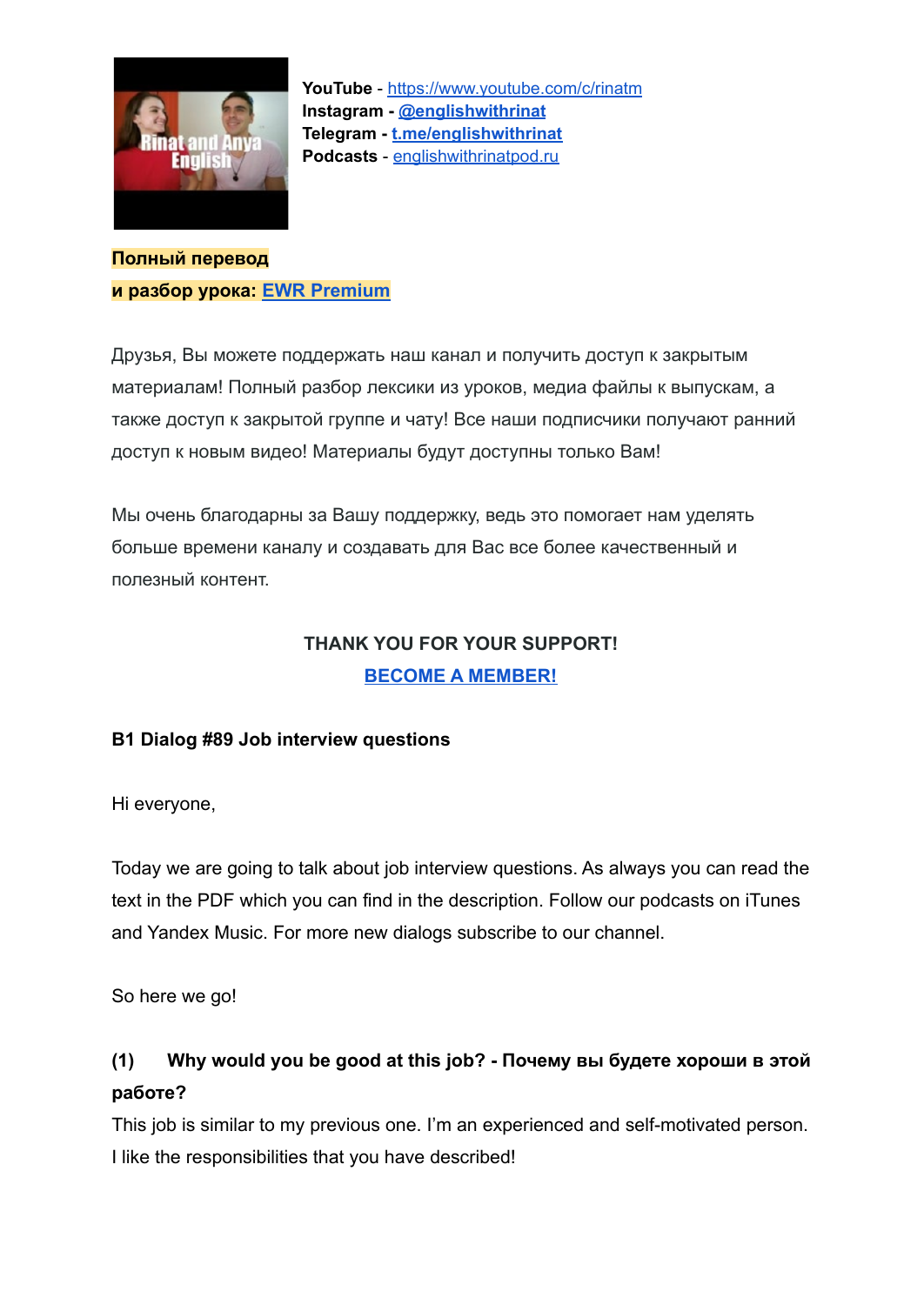

#### **(2) What do you know about this job? - Что вы знаете об этой работе?**

I read a lot about it on your website. It's quite challenging, but I am not afraid of difficulties! Could you please tell me more about this position?

### **(3) What skills do you have for this job? - Какими навыками вы обладаете для этой работы?**

I am attentive and patient. I like interesting tasks and enjoy working with other people.

# **(4) What are your strengths and weaknesses? - Каковы ваши сильные и слабые стороны?**

I am responsible, creative and disciplined. Sometimes I am too detail oriented and can do something quite long. I think it's my weakness.

# **(5) What qualifications do you have for this job? - Какую квалификацию вы имеете для этой работы?**

I am qualified for this position because I have the skills you need and the experience to back it up.

# **(6) How well does your personality fit this job? - Насколько ваша личность соответствует этой работе?**

I think that my personality fits this job. I am a positive and organized person. Sometimes I like taking risks, which is absolutely necessary for this position!

# **(7) Why are you applying for this job? - Почему вы претендуете на эту работу?**

I see the role as a way of developing my career in a forward-thinking company as yours.

### **(8) What do you want to learn from this job? - Чему вы хотите научиться на этой работе?**

I would like to get better at project management, strategic thinking and marketing.

#### **(9) Are you a good team player? - Хороши ли вы в команде?**

Absolutely! I'm extremely comfortable working in a team environment!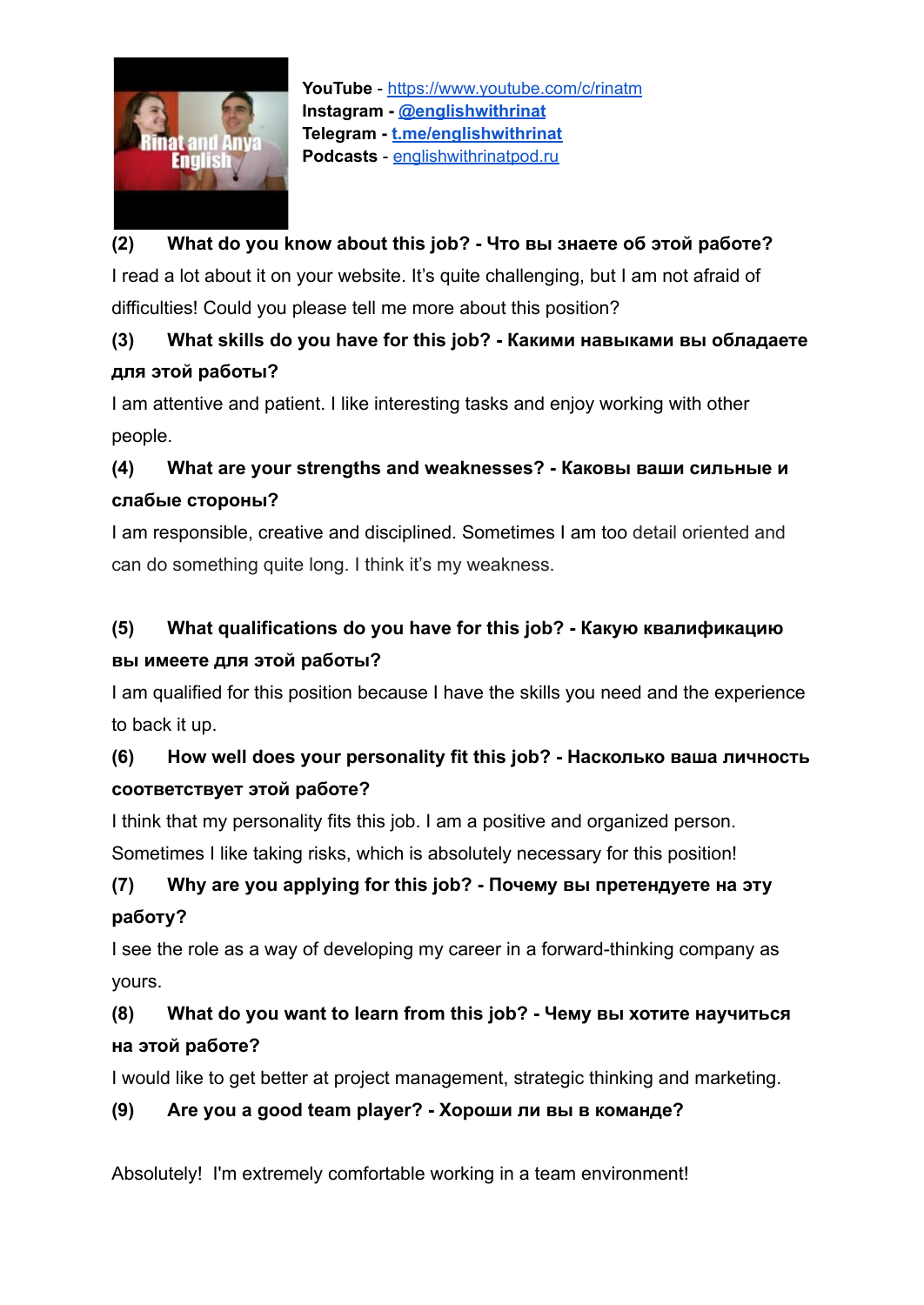

# **(10) Do you get on well with other people? - Хорошо ли вы ладите с другими людьми?**

Yes I do! I've never had any social problems with other people. I know how to listen to others and understand different points of view. I like being honest and polite with others!

#### **Anya —> Rinat**

### **(1) What do you do in stressful situations? - Что вы делаете в стрессовых ситуациях?**

I try to keep calm and not to quarrel with people. It's important to hear each other and focus on solving a problem.

### **(2) What things about this job are difficult? - Что в этой работе является сложным?**

This job requires a lot of communication with other people, which is always quite difficult. But that's what I was looking for. I really enjoy working with people.

# **(3) Where do you see yourself in five years? - Где вы видите себя через пять лет?**

It's a hard question. I have ambitions to build a good career. If you give me a chance I would love to keep developing your company's proposals together with my colleagues.

# **(4) Is there anything you want to ask me? - Вы хотите меня о чем-то спросить?**

Do you have any problems with paying salaries? Some delays, backpays or something like that? It's important for me.

# **(5) Have you had problems working with a manager? - Были ли у вас проблемы в работе с руководителем?**